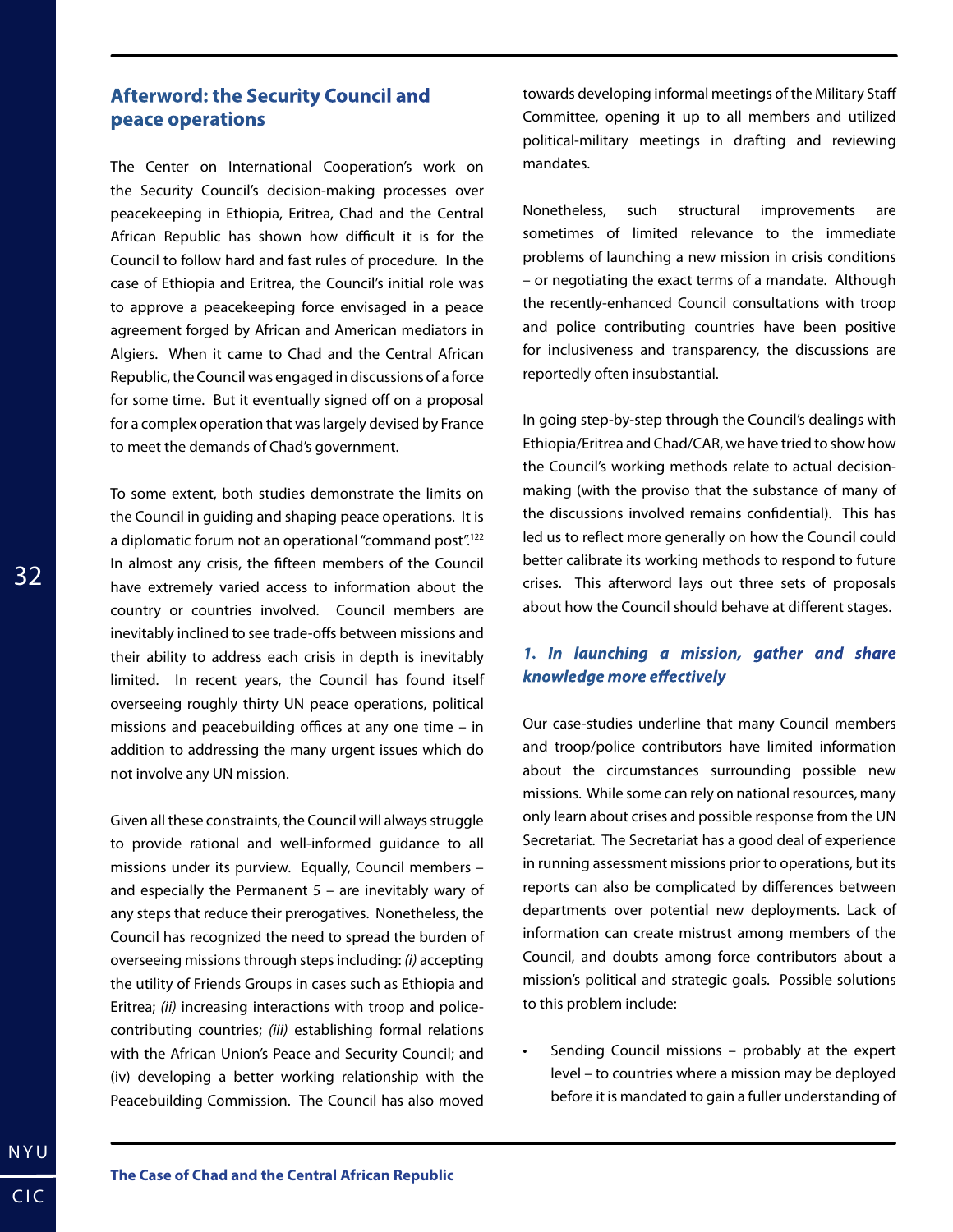the situation and risks, and to allow an early discussion on the needs of such mission;

- Attaching a small number of experts (including military advisers) from Council members to Secretariat assessment missions as observers, to gain a better grasp of the resulting proposals;
- Requesting Council members' diplomatic missions (where they exist) in a country affected by conflict to offer a joint estimate of needs and options for a mission alongside the Secretariat's;
- Holding at least one Arria formula meeting during each new mandating process to allow independent experts to offer the Council their views on a missions' needs and challenges;
- Holding political "pledging conferences": open debates at which troop and police contributors can present their commitments to a new mission and discuss the political situation involved.

In some cases (as over Ethiopia and Eritrea) a multi-stage mandating process may allow for better informationsharing, but the case of Chad shows that prolonged mandating processes can also confuse matters. The mix of diplomatic options for assessing and reporting a new mission's options will in part depend on the urgency of a new deployment, and the security conditions in the deployment areas.

It is also important that Council members reacquaint themselves with mission conditions periodically, and that countries coming onto the Council are brought up to speed on the state of pre-existing operations. In this context, it may be possible to invite experts from countries joining the Council to visit a number of missions together before their term begins. Furthermore, it is important that Council missions, at whatever level, are designed to maximize information-gathering. We have noted that the Council's initial visit to Chad was very brief. It should be possible for Council members to schedule and implement missions more effectively, to ensure that participants get a full picture of a situation.

## *2. Sharing responsibilities inside and outside the Council*

However good information-sharing may be within and beyond the Council, debates about new and ongoing missions can be complicated by the perception that specific powers interests are driving decisions. In the Chad case, many Council members believed that France was making instrumental use of the UN – but French officials were concerned that Britain and the US were focusing on Darfur for their own reason while ignoring Chad's part in a regional conflict. In some cases (as over Ethiopia and Eritrea) many Council members accept that one power is in the lead and detach themselves from debates. In time, this can negatively impact on a mission's performance, as problems are not scrutinized enough.

What steps can be taken to avoid these challenges? One option would be for Permanent Members of the Council to share responsibility for **drafting mandates** ("penholding") with other Council members. At present, the P5 typically hold the pen in peacekeeping mandate-making processes – although there are exceptions, with Japan taking the role for Timor-Leste.<sup>123</sup> It has been suggested that this be reversed, so that the elected members take the lead in drafting – then again, elected members of the Council may have national interests of their own at stake in a given mission or simply lack in expertise.

A third option would be for permanent and nonpermanent members to "twin" and share responsibilities for pen-holding in drafting new mandates. The U.S. and Uruguay previously teamed up in this way on Haiti. The combination of a permanent and non-permanent member of the Council leading each mandating process could raise transparency and trust (it is also good practice for penholders to share draft mandates with Council members from a relevant region, as France did with African countries on Chad).

In practical terms, it is also important for Council members to make best use of the support offered by **Groups of Friends and other inter-governmental contact groups**. In the case of Ethiopia and Eritrea, the existence of a Group

NYU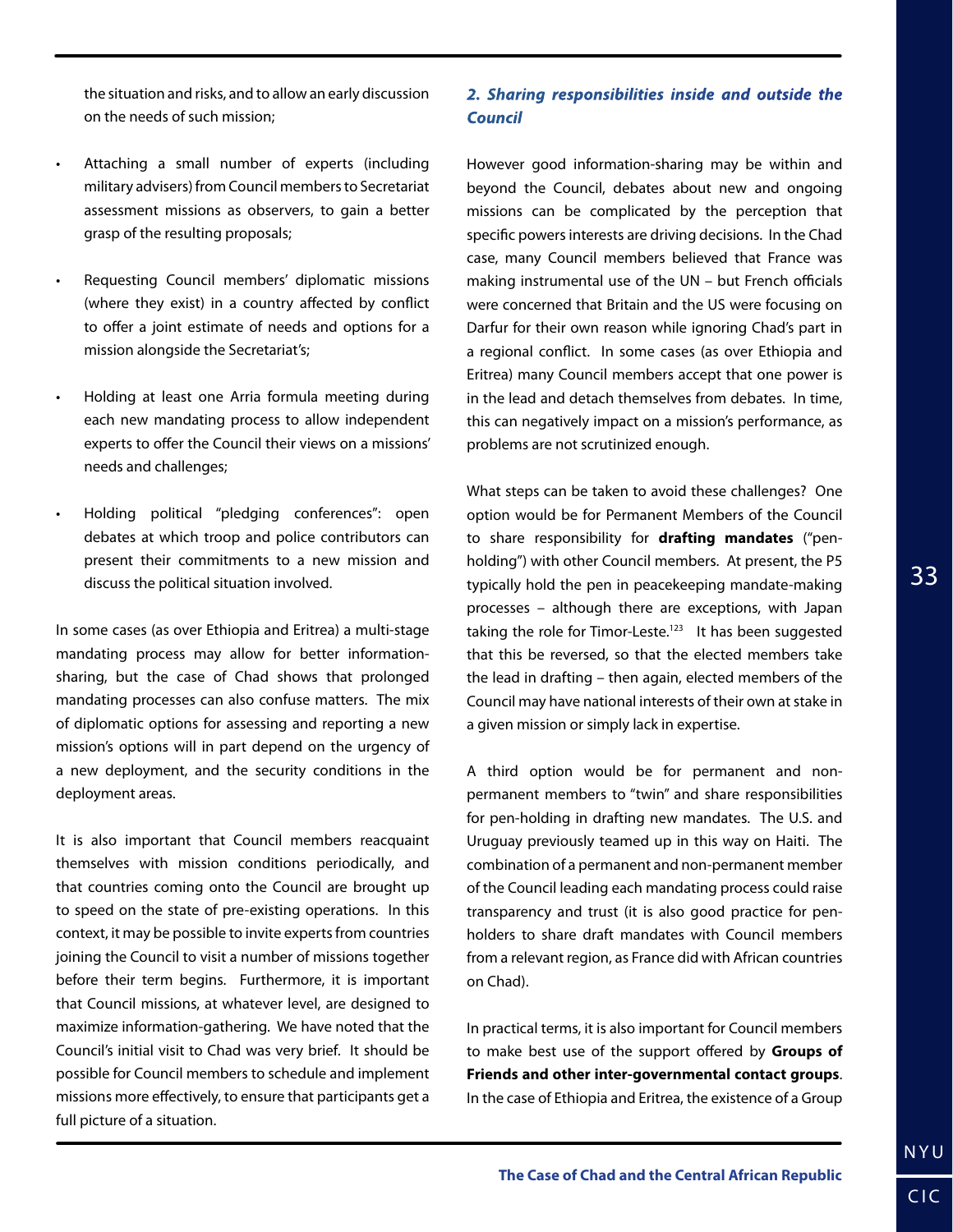of Friends dedicated to the UN mission helped both get the operation going and sustain political dialogues over its future in difficult periods. This was, in part, because of the proactive role of the Netherlands and later Norway in leading the Group. Not all Groups of Friends are so successful (the Friends of Georgia was long notorious for its internal divisions, for example) but the Council should actively encourage the creation of such contact groups to support missions. Where a Friends Group or other contact group already exists prior to a mission's deployment, the Council should work with its members – involving them in Council debates as necessary – to help make a mission work.

It is also necessary to structure relations with **regional organizations** more effectively. In recent years, the Council has created new mechanisms for dealing with the African Peace and Security Council, as noted above, but relations with other organizations tend to be channeled through secretariats or managed at the field level. This is often the most efficient approach but it may be possible to improve cooperation with other organizations on specific missions. Opportunities for doing so could involve;

- Building on current dialogues, the Council could send missions (not necessarily involving all members at once) to hold dialogues on operations with regional organizations, especially in cases where a mandate is up for renewal and there are options to build stronger partnerships. Such an approach could have resolved confusions with the EU Council over Chad in 2007- 2008;
- Leaders of co-deployed missions (such as EUFOR Tchad/ RCA and MINURCAT) could give joint video briefings to the Security Council and other political bodies (such as the EU Council or AU PSC) simultaneously, to consolidate common understandings of the problems involved. Such briefings could be kept separate from debates to avoid complications over actual prerogatives;
- The Council should encourage regional organizations to have representatives on Groups of Friends involved

with peace operations, as the EU has been involved in some Friends in the past.

## *3. Exit strategies, peacebuilding and lessons learned*

Peace operations often suffer particular problems during their drawdown phases – and the Council has particular problems addressing these. We have noted that the final stages of UN operations in both Ethiopia/Eritrea and Chad/ CAR, the withdrawal of consent by host governments undercut the peacekeepers. In both cases, the Council reacted by holding more and more informal consultations and fewer public meetings. This approach failed to save either mission, in spite of concerted diplomacy. However, in both cases, the Council held no follow-on debates on the situations in the affected areas – implying that once the mission had closed, the Council conducted no after action review of its role.

The Council has also recently been criticized for failing to grasp the full complexity of **peacebuilding challenges**  – which inevitably involve developmental and economic tools beyond the Council's control. Colin Keating, a former Permanent Representative of New Zealand to the UN and the founder of Security Council Report, a think-tank, has emphasized this problem.<sup>124</sup> He suggests that the Council has made incremental steps towards improving ties with the Peacebuilding Commission (PBC), for example inviting the chairs of PBC country-specific configurations to attend informal interactive dialogues and formal meetings on the country they cover. However, these representatives of the PBC are not involved in the Council's private consultations, which means that they are still excluded from important talks.

Ambassador Keating argues that the Council could go further, developing informal mechanisms for addressing specific country issues through informal "partnership configurations" with the UN Development Program and other parts of the UN: "the tool box for the partnership configurations could include regular visits by the relevant chairperson to the region, demarches, reinforcement of SRSG and Secretariat 'good offices', interaction with

NYU